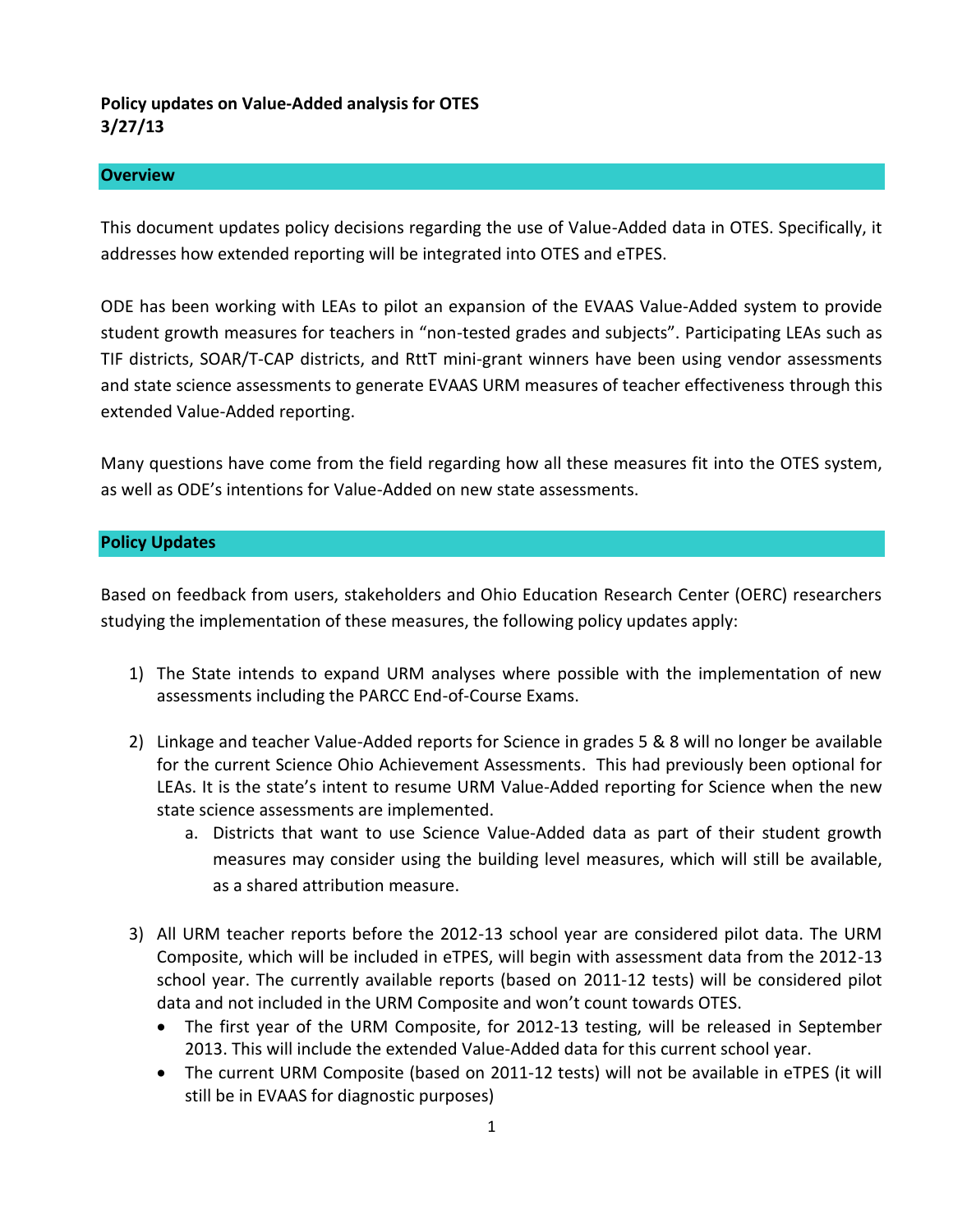- TIF can still access and use the URM EVAAS report as needed
	- o The ratings should be manually entered by building principals as ODE Approved Vendor Assessment data (category B) for teachers that do not have state Value-Added data (category A) available; or as local measures (category C) for teachers that DO have other state Value-Added data (category A) available.
- This does NOT change the MRM composite, which is still active and available in eTPES

The following table summarizes the kinds of Value-Added measures that will be included in OTES, including the relevant assessments, OTES categories and dates that the reports will apply to OTES.

|                                 |   |                                                                                                                     | Value-Added Reports apply to OTES (by school year of report) |                                                               |                                                               |                                                               |
|---------------------------------|---|---------------------------------------------------------------------------------------------------------------------|--------------------------------------------------------------|---------------------------------------------------------------|---------------------------------------------------------------|---------------------------------------------------------------|
|                                 |   | <b>EVAAS Value-Added Report</b>                                                                                     | 2011-12                                                      | 2012-13                                                       | 2013-14                                                       | 2014-15                                                       |
| Category<br><b>OTES Teacher</b> | Α | <b>MRM Composite</b><br>(OAA, PARCC)                                                                                | Math and<br>Reading OAA,<br>4-8                              | Math and<br>Reading OAA,<br>4-8                               | Math and<br>Reading OAA,<br>4-8                               | Math and<br>Reading PARCC,<br>4-8                             |
|                                 |   | <b>URM State Composite</b><br>(future state assessments such as<br>PARCC End-of-Course, Science,<br>Social Studies) |                                                              |                                                               |                                                               | <b>TBD</b>                                                    |
|                                 | B | <b>URM Vendor-Composite</b><br>(vendor-based assessments)                                                           |                                                              | Terra Nova, ACT<br>End-of Course,<br>NWEA MAP,<br><b>STAR</b> | Terra Nova, ACT<br>End-of Course,<br>NWEA MAP,<br><b>STAR</b> | Terra Nova, ACT<br>End-of Course,<br>NWEA MAP,<br><b>STAR</b> |

### **Value-Added Reports apply to OTES (by school year of report)**

# **Types of Value-Added Reports**

There are important distinctions to make between types of EVAAS Value-Added reports (MRM and URM), which are reported separately; but even more importantly between reports based on state assessments versus extended vendor assessments. Value-Added based on state assessments qualify for Category A, and are subject to requirements in law based on HB 555. Value-Added data from the extended pilot qualifies for Category B, and is subject to Category B requirements (namely that it must be used if available, and must represent at least 10%)

Therefore, there are three types of Value-Added reports:

# **State Value-Added (Category A)**

- 1) *MRM composite* (state assessments), math and reading, grades 4-8
- 2) *URM state composite* (future state assessments), based on future state assessments including PARCC End-of-Course exams and state science and social studies tests. This measure may be implemented for the 2014-15 school year.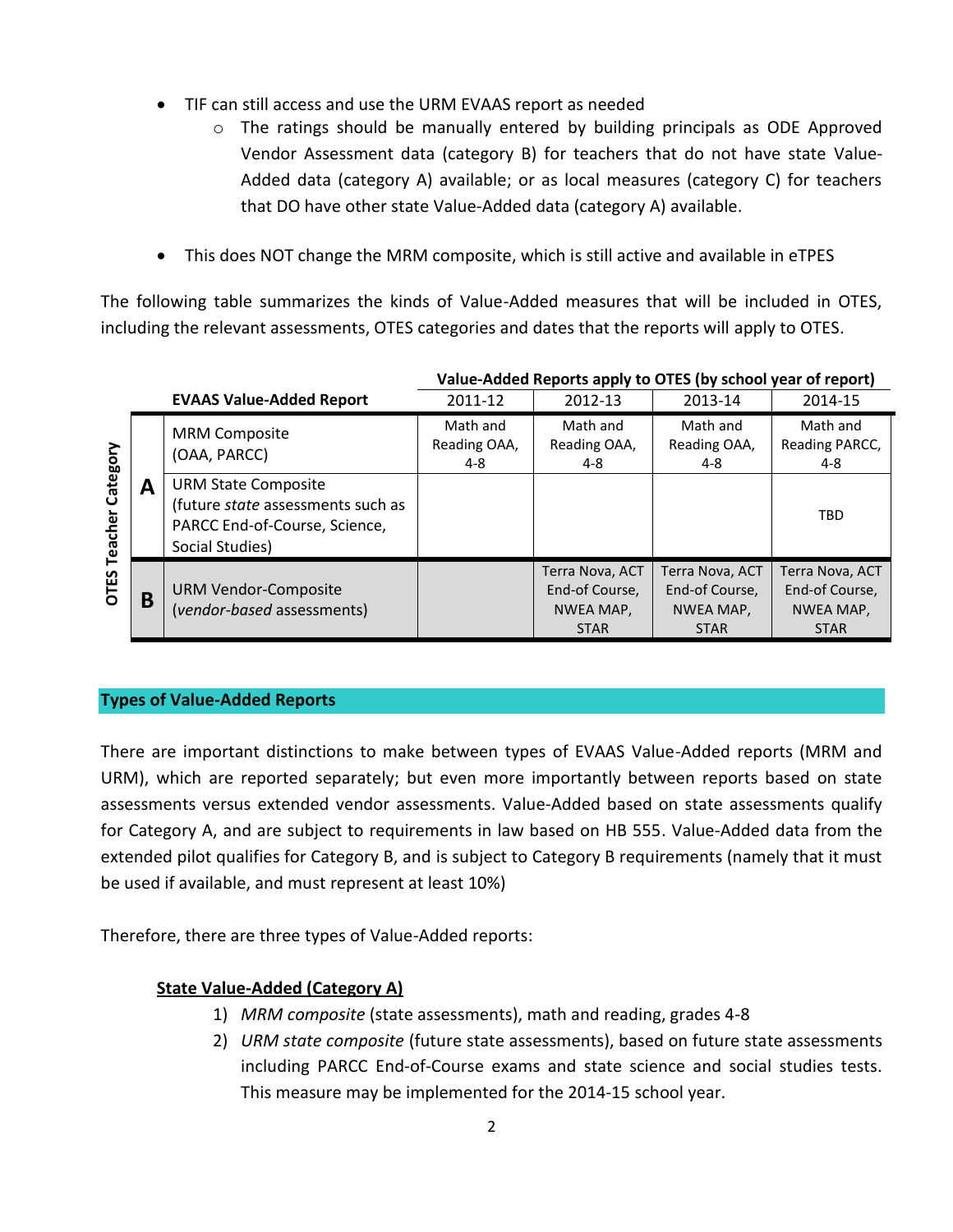### **Vendor Assessment Value-Added (Category B)**

3) *URM extended composite* (vendor assessments). This measure may include EVAAS reports generated from vendor assessments. Currently, the available pools include participants with Terra Nova, ACT End-of-Course, NWEA MAP, and STAR assessments.

All value added data based on new state assessments adopted and used moving forward will be considered Category A data and will be directly loaded into eTPES as part of the Value-Added composites. This includes PARRC End-of-Course exams.

Vendor Assessment Value-Added will qualify as Category B.

Teachers with both State Value-Added, and Vendor Value-Added data, are Category A teachers and could use the Vendor Value-Added data as a LEA measure.

### **Three categories of teachers based on availability of Teacher Value-Added and LEA decisions**

It is important to note that the combination of measures within this general framework will vary, depending on the grades and subjects taught, and LEA decisions. Subsequently, there will be three categories (A, B, C) for teachers based on the availability of Teacher Value-Added and LEA decisions.

The EVAAS Teacher Value-Added reports shall be used in proportion to the part of a teacher's schedule of courses or subjects for which the measure is applicable.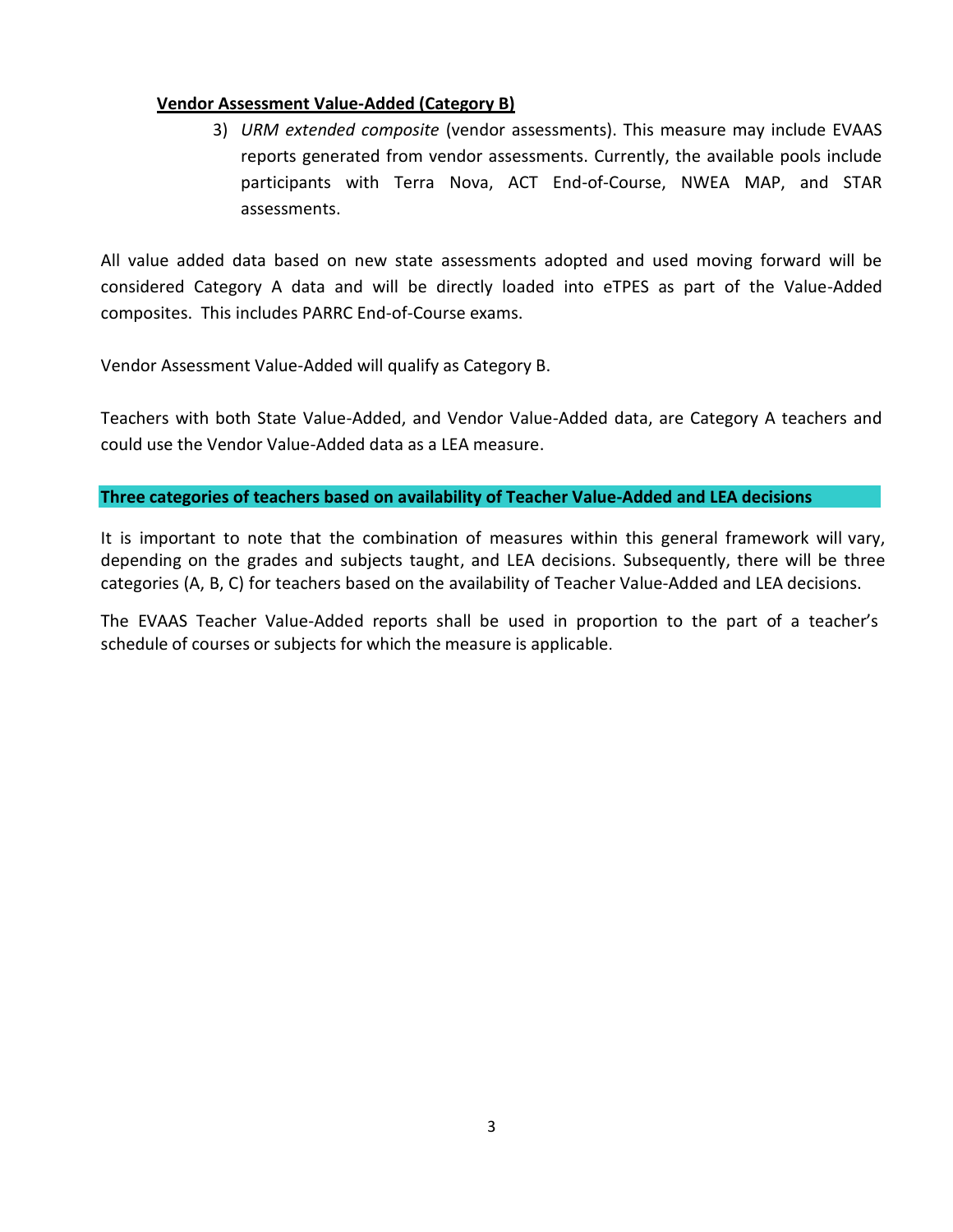### **A: Teacher-level Value-Added data available**

### **A1: Instructs Value-Added courses/subjects exclusively\***